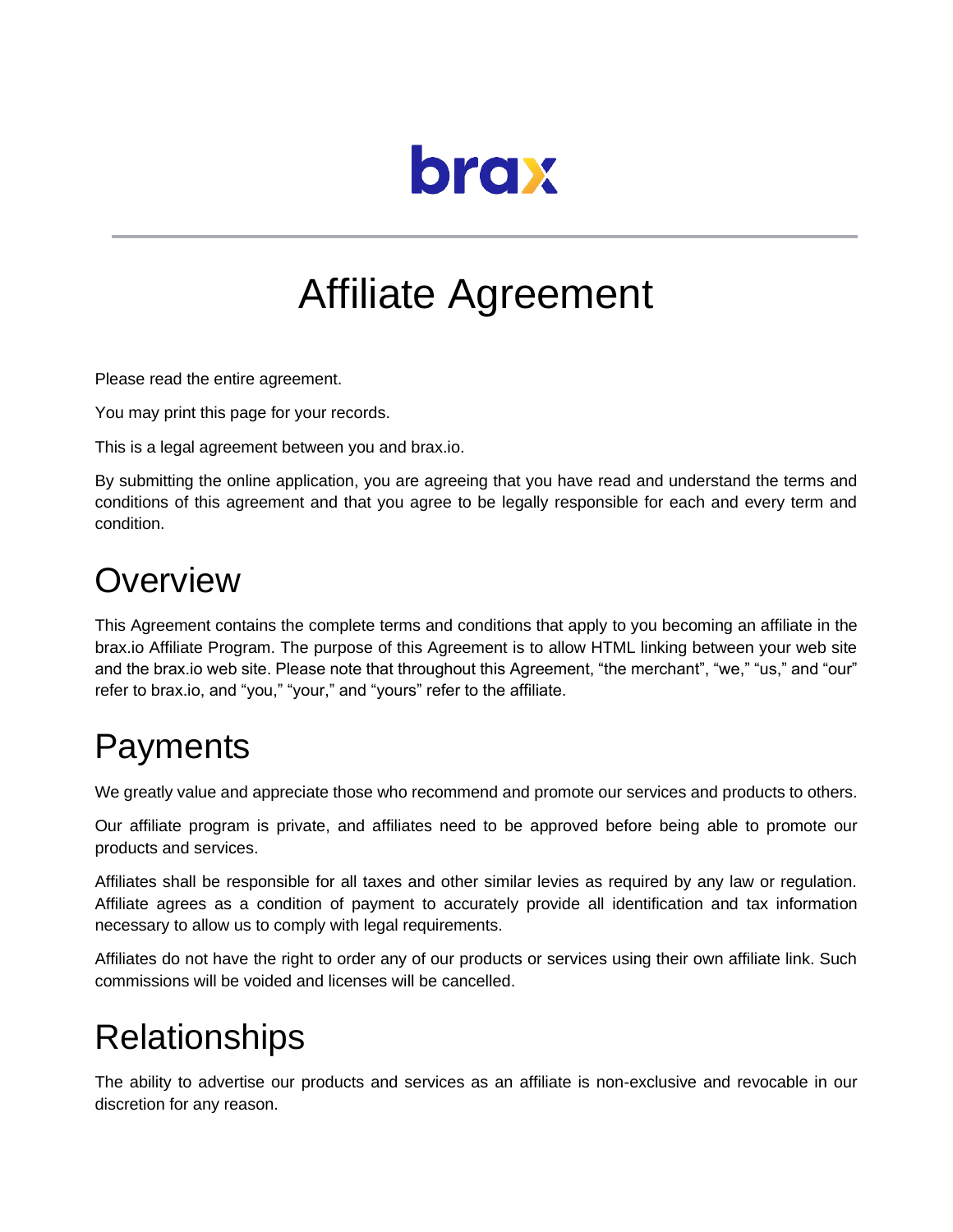All proprietary information, trademarks, copyrights, and all other similar rights in and arising out of our products and services are, and shall continue to be, our exclusive property. Affiliates have a right to refer to our trademarks only so long as they remain active affiliates and otherwise comply with these terms.

Affiliates shall act exclusively as an independent contractor and is not an employee or agent. Nothing in this Agreement shall create a partnership, joint venture, agency, or franchise between the parties. Affiliates shall not sign any document in our name of or on our behalf, nor shall any affiliate hold itself out as being our agent or as having apparent authority to contract for or bind us to any contract.

Affiliates may not promote our products or services from any website or other location that engages in illegal conduct, according to both law of the jurisdiction where we are based and the law of the jurisdiction in which the affiliate resides. Additionally, affiliates agree to not promote our products or services from any website or other location that also contains or promotes 'adult' related products or services, whether or not there is nudity and.

We may cancel your application if we determine that your site is unsuitable for our Program, including if it:

- Promotes sexually explicit materials
- Promotes violence
- Promotes discrimination based on race, sex, religion, nationality, disability, sexual orientation, or age
- Promotes illegal activities
- Incorporates any materials which infringe or assist others to infringe on any copyright, trademark or other intellectual property rights or to violate the law
- Includes "Brax" or variations or misspellings thereof in its domain name
- Is otherwise in any way unlawful, harmful, threatening, defamatory, obscene, harassing, or racially, ethnically or otherwise objectionable to us in our sole discretion.
- Contains software downloads that potentially enable diversions of commission from other affiliates in our program.
- You may not create or design your website or any other website that you operate, explicitly or implied in a manner which resembles our website nor design your website in a manner which leads customers to believe you are brax.io or any other affiliated business.

## **Advertising**

Affiliates are solely responsible for their own advertising, which must be truthful and not deceptive. Affiliate advertising is not pre-approved or reviewed by us.

### PPC Keyword Bidding Guidelines and Rules

Affiliates are not allowed to bid on our brand name. Any use of our brand name in keywords, ads, or URLs will automatically terminate this agreement and no payouts will be made.